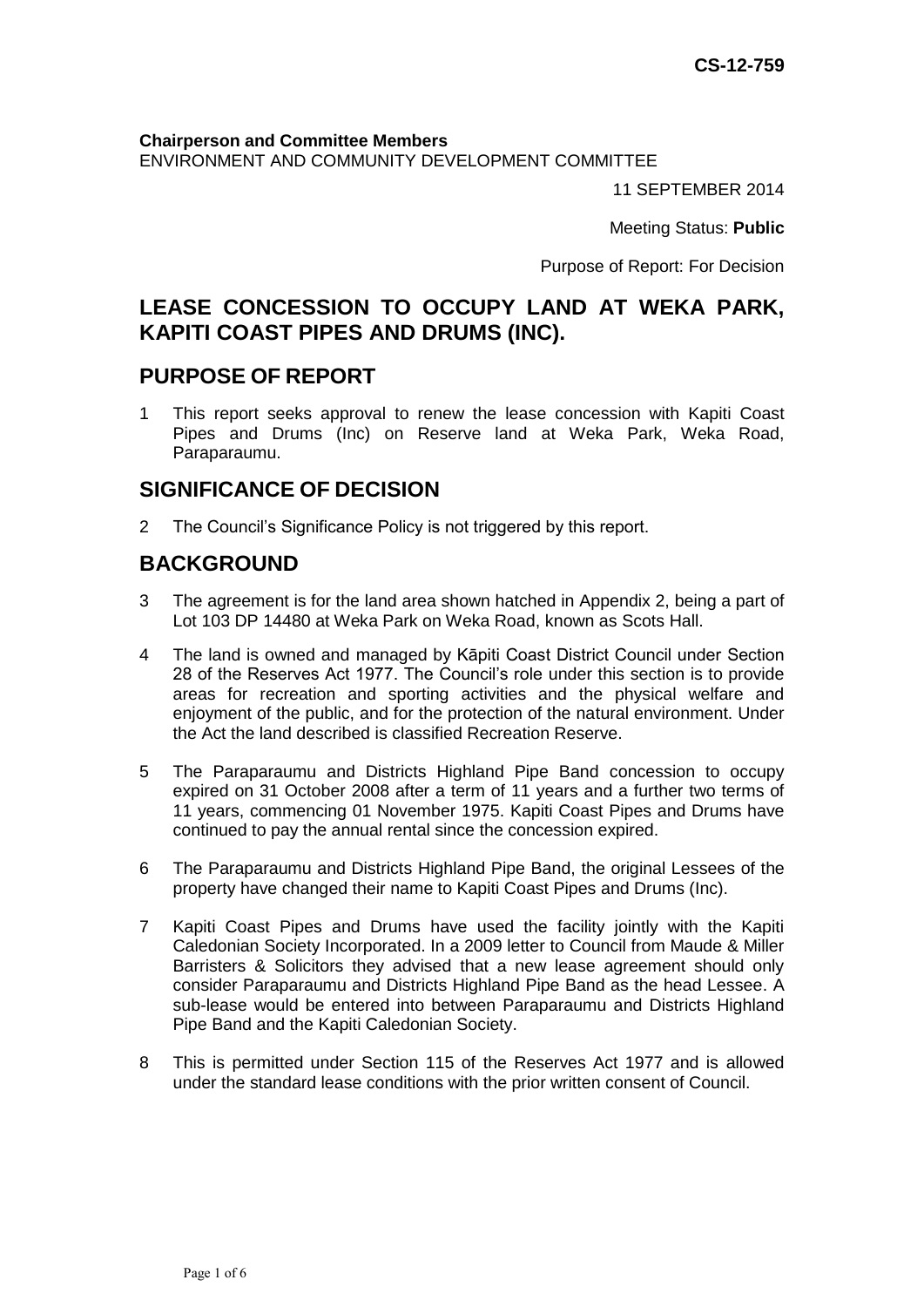- 9 Kapiti Coast Pipes and Drums (Inc) has advised Council they would like to renew the expired concession for land use at Weka Park for a further 10 year term commencing 01 November 2014, with two further 10 year rights of renewal at a cost to the club of \$398 per annum, with an annual review. This aligns with charges set out in the Long Term Plan and the current policy on Reserve Land Rentals shown in Appendix 1.
- 10 The Council may terminate the lease under Clause 14 of the standard lease if applied (Appendix 3).

## **CONSIDERATIONS**

#### **Issues**

- 11 A "concession" by definition is a permit, lease or licence which allows any activity authorised by the concession document under the provisions of Section 59A of the Reserves Act 1977.
- 12 There are limitations on activities that are permitted in this site subject to the Reserves Act (1977). The activities proposed are consistent with the Act's land classification which is designated recreation reserve.
- 13 Kapiti Coast Pipes and Drums (formerly Paraparaumu and Districts Highland Pipe Band) have had a concession to occupy the land on Weka Park since November 1975. The area to be occupied is shown in Appendix 2.
- 14 It is proposed the concession activity will continue to provide a space for a clubrooms and activities directly associated with Kapiti Coast Pipes and Drums and such other recreational uses as the lessor may approve on the land.
- 15 In 2008 a lease renewal process was started which appeared to stall. Kapiti Coast Pipes and Drums wish to modify the standard terms to allow them to provide for alternate activities (e.g. hire hall out for functions) without having to notify and consult with Council on every occasion. They consider that their facilities provide for general community usage. As a comparison precedent The Kapiti Senior Citizens Centre previously had a clause in their lease allowing the holding of private functions.

#### **Financial Considerations**

16 The lease will include annual rental to be paid at the appropriate rate set annually by the Council in either the Long Term Plan or Annual Plan. Costs associated with a preparing new lease are required to be covered by the Lessee.

#### **Legal Considerations**

17 New lease documentation will be drafted and will be reviewed by the Council's legal advisor before being presented to Kapiti Coast Pipes and Drums for signing.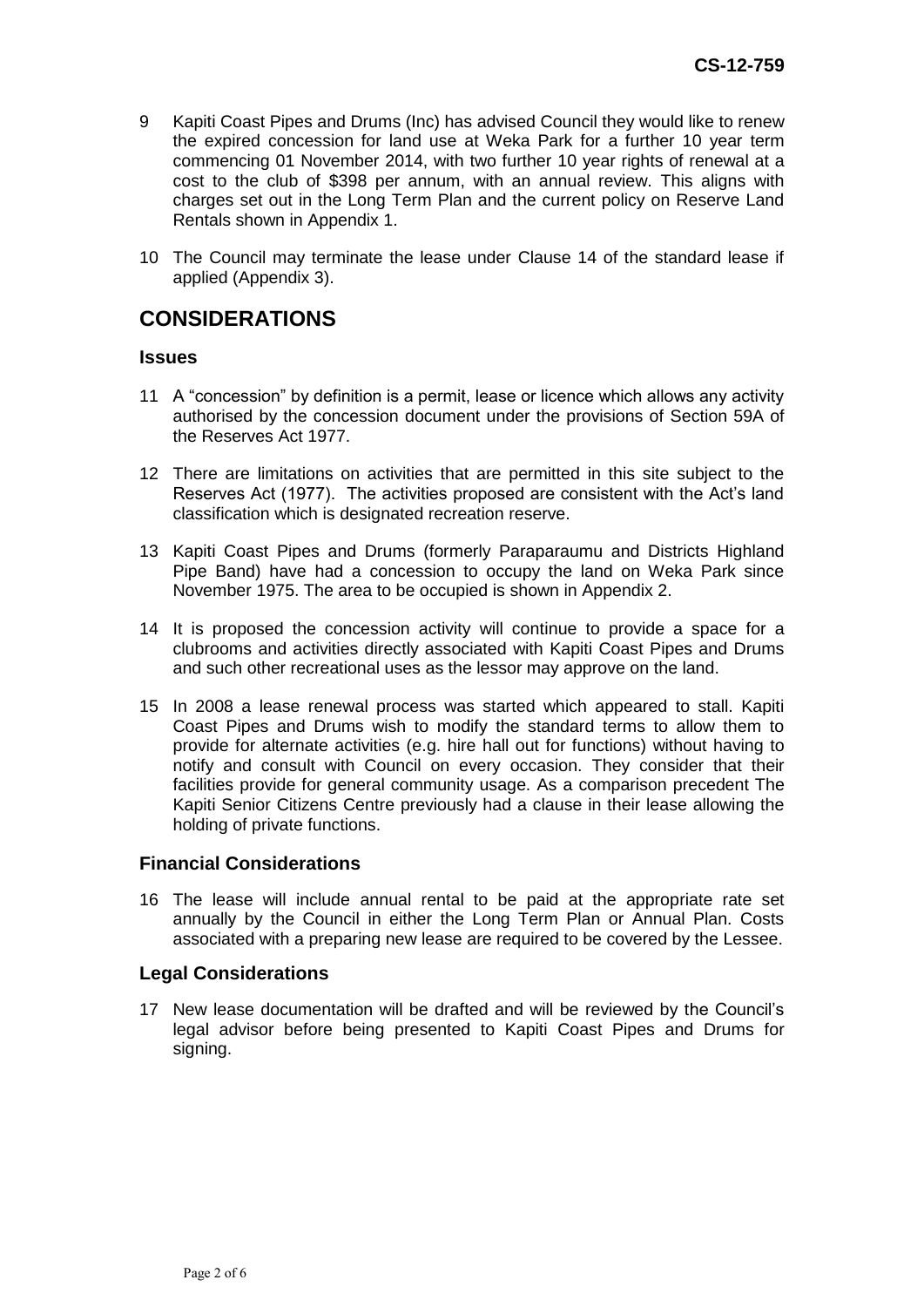### **Delegation**

18 The Committee may make a decision under the following delegation in Section B.1. paragraph 7.3 of the Governance Structure:

"Authority to exercise the functions, powers and duties of the Council under the Reserves Act 1977 or any other statute, regulation or bylaw relating to the management and control, maintenance and operation of parks and reserves, except as delegated to Community Boards or officers. This authority encompasses the power to: grant leases for reserve land."

### **Consultation**

19 As this is a renewal of an existing occupation of 33 years neither the Community Board, community or others have been formally consulted in this matter. The Chair of the Paraparaumu/Raumati Community Board has provided informal feedback and is supportive of the renewal.

#### **Policy Implications**

20 There are no policy issues arising from this decision.

### **Tāngata Whenua Considerations**

21 There are no known issues for consideration relating to iwi or the Treaty of Waitangi.

### **Publicity Considerations**

22 No public notification is required as this concession is being treated as a reissue of permit under the Reserves Act 1977.

## **RECOMMENDATIONS**

23 That the Committee authorises Council to enter into a concession for 10 years with two further 10 year rights of renewal, commencing 01 November 2014 with Kapiti Coast Pipes and Drums (Inc), for the land at Weka Park shown in Appendix 2 to report CS-12-759 at an annual rental set by the Council in the Long Term Plan or Annual Plan.

| Report prepared by:                             | Approved for submission by:                       |                                                        |
|-------------------------------------------------|---------------------------------------------------|--------------------------------------------------------|
|                                                 |                                                   |                                                        |
|                                                 |                                                   |                                                        |
|                                                 |                                                   |                                                        |
| Nathan Mourie                                   | <b>Tamsin Evans</b>                               | Sean Mallon                                            |
|                                                 |                                                   |                                                        |
| <b>Leisure and Open Space</b><br><b>Planner</b> | <b>Group Manager</b><br><b>Community Services</b> | <b>Group Manager</b><br><b>Infrastructure Services</b> |

#### **ATTACHMENTS:**

Appendix 1: Reserve Land Rentals Appendix 2: Plan of land area proposed for concession at Weka Park. Appendix 3: Standard Termination Clause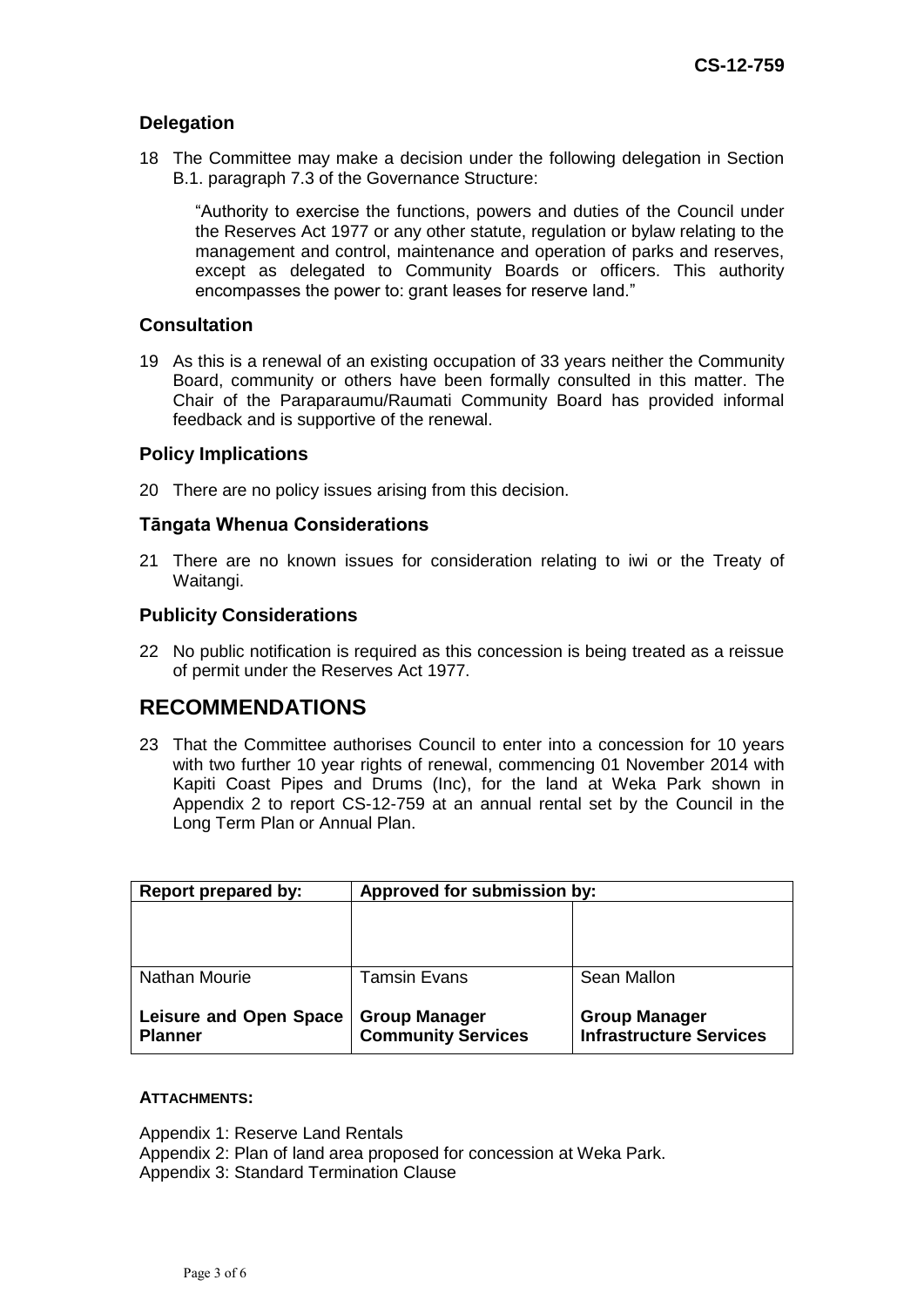### Appendix 1

| <b>KĀPITI COAST DISTRICT COUNCIL</b><br><b>Reserve Land Rentals</b> |                                                     |  |
|---------------------------------------------------------------------|-----------------------------------------------------|--|
| <b>Reserve Land Type</b>                                            | <b>Charges Effective 1 July 2014</b><br>(incl. GST) |  |
| <b>Clubs with Liquor Licences</b>                                   | \$794                                               |  |
| <b>Clubs without Liquor Licences</b>                                | \$398                                               |  |
| Craft, Hobbies and Other Activities                                 | \$319                                               |  |
| Educational (Standard)                                              | \$193                                               |  |
| <b>Youth and Service</b>                                            | \$193                                               |  |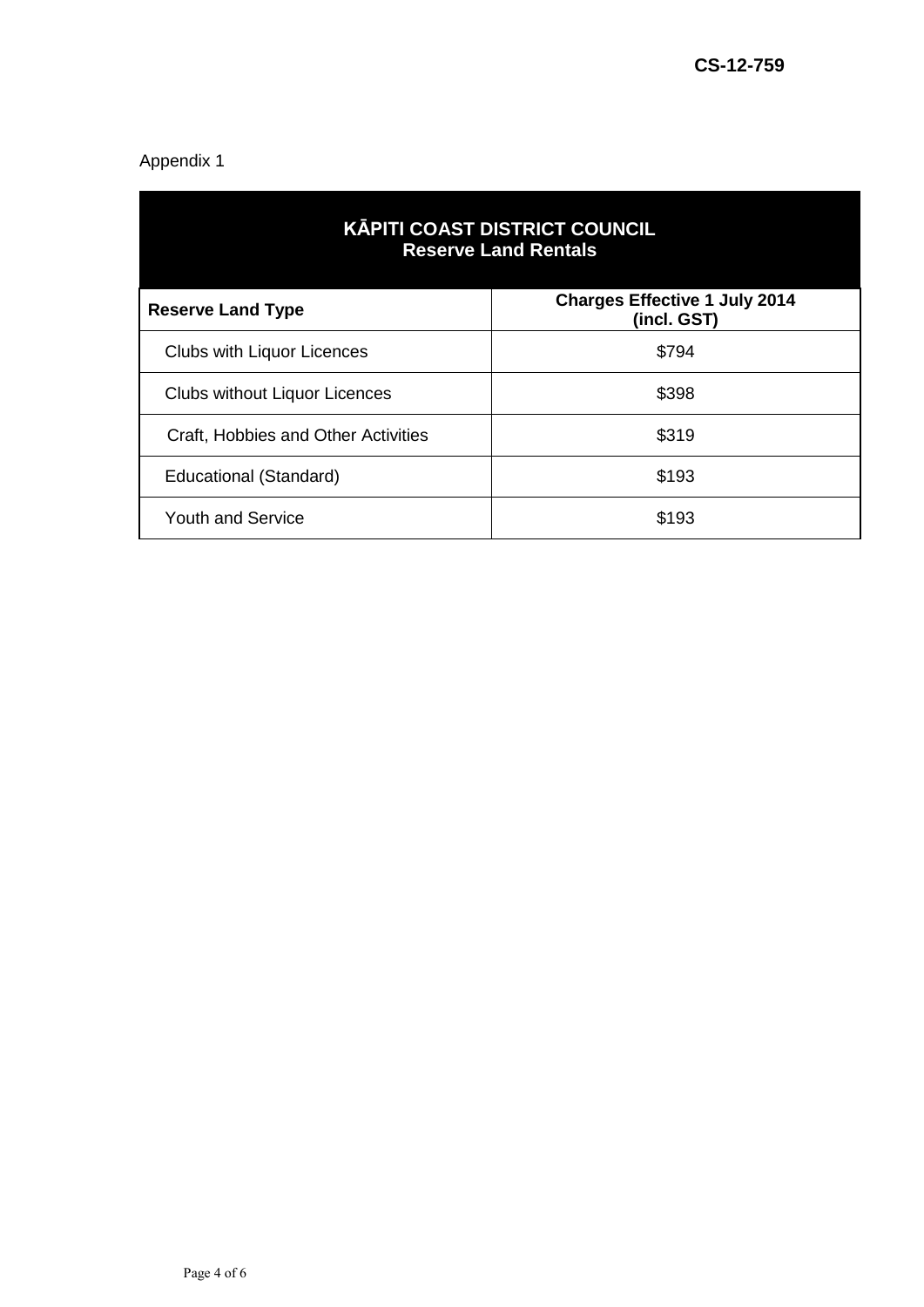# Appendix 2